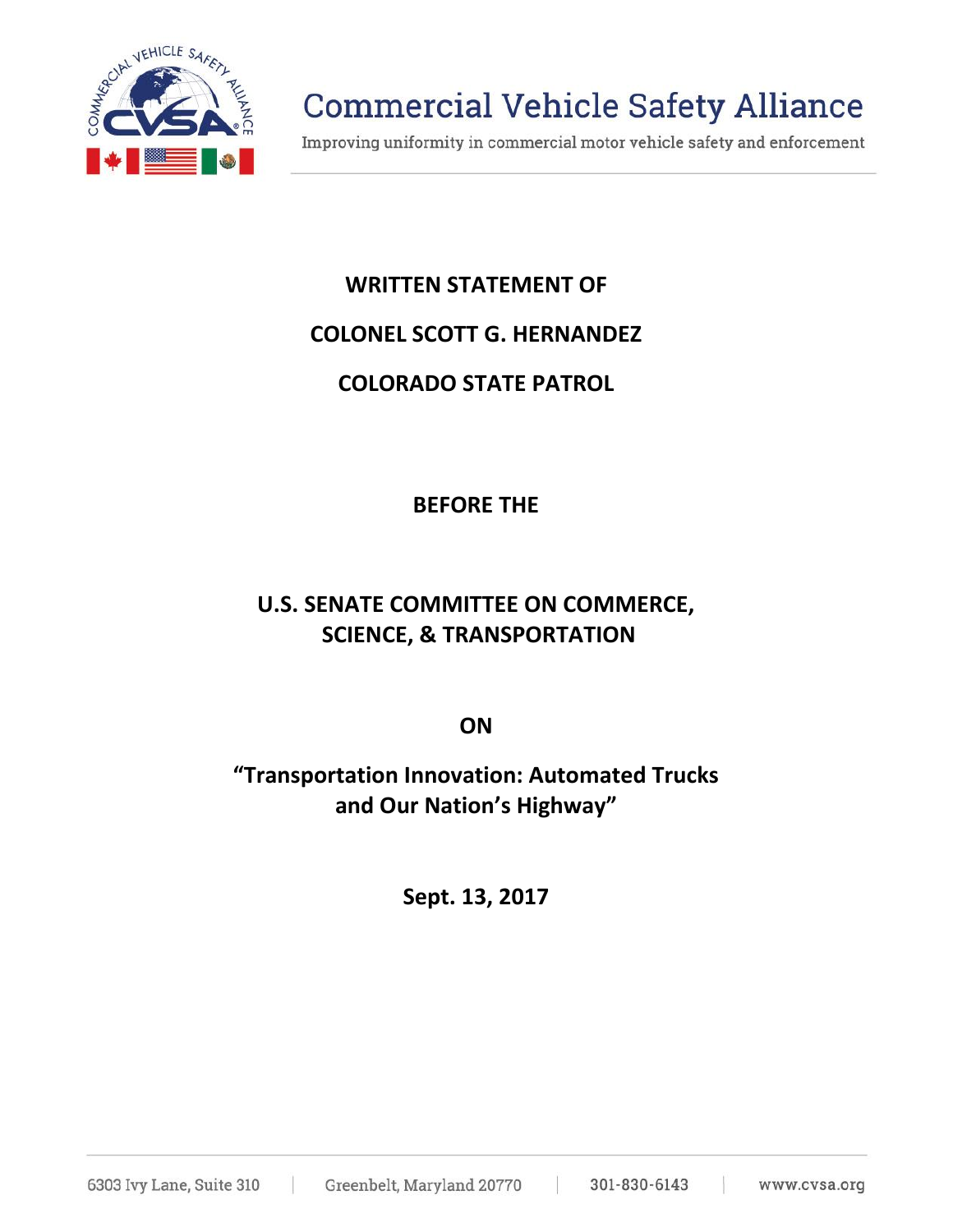#### **Introduction**

Chairman Thune, Ranking Member Nelson and Members of the Committee, thank you for holding this important hearing and for inviting me here today to discuss the role automated vehicles will play in the future of safety on our nation's highways.

My name is Scott Hernandez. I am the Colonel of the Colorado State Patrol. As the Colonel, I am responsible for leading approximately 1,200 members whose primary goal is to save lives on our highways. In Colorado to date 247 people have been killed, a staggering number of people. We are committed to driving that number down, eventually to zero.

I am also a member of the Commercial Vehicle Safety Alliance (CVSA), a nonprofit association comprised of local, state, provincial, territorial and federal commercial motor vehicle safety officials and industry representatives. We represent the state agencies tasked with the responsibility for the administration and enforcement of commercial motor carrier safety regulations in the United States (U.S.), Canada and Mexico. We work to improve commercial motor vehicle safety and uniformity by bringing truck and bus regulatory, safety and enforcement agencies together with industry representatives to solve highway transportation safety problems. Every U.S. state, territory and possession, all Canadian provinces and territories, and the country of Mexico are CVSA members.

First, let me say that the enforcement community is excited about the potential improvements to roadway safety that are possible with the deployment of autonomous vehicles. Our commitment is to reduce crashes, injuries and fatalities on our nation's roadways, and we see great potential in autonomous technology. As we all know, driver behavior is the leading cause of motor vehicle crashes. Technology can help eliminate or reduce the risk of human error and driver distraction. In fact, basic versions of vehicle autonomy are already operating on our roads, preventing crashes. Examples of such technologies include enhanced anti-lock braking system (ABS) monitoring systems, vehicle stability systems, lane departure warning systems and collision warning systems. These systems all improve vehicle safety by helping keep vehicles in their lanes and operating at a safe distance from one another.

The National Transportation Safety Board (NTSB) has repeatedly called for deployment of safety technologies on both commercial and personal vehicles to help reduce crashes and save lives. In fact, NTSB has called on the National Highway Traffic Safety Administration (NHTSA) to establish performance standards and mandate deployment of collision avoidance technologies on commercial motor vehicles in its annual NTSB Most Wanted List. Recognizing the tremendous potential benefits, CVSA has long been a supporter of legislation, regulation and policies that encourage the deployment of safety technologies proven, through independent research, to improve commercial motor vehicle safety, either through preventing crashes or mitigating the severity of crashes. Autonomous vehicles are the natural next progression in vehicle safety technology and the enforcement community stands ready to assist in making sure that the technology is deployed as seamlessly and as effectively as possible.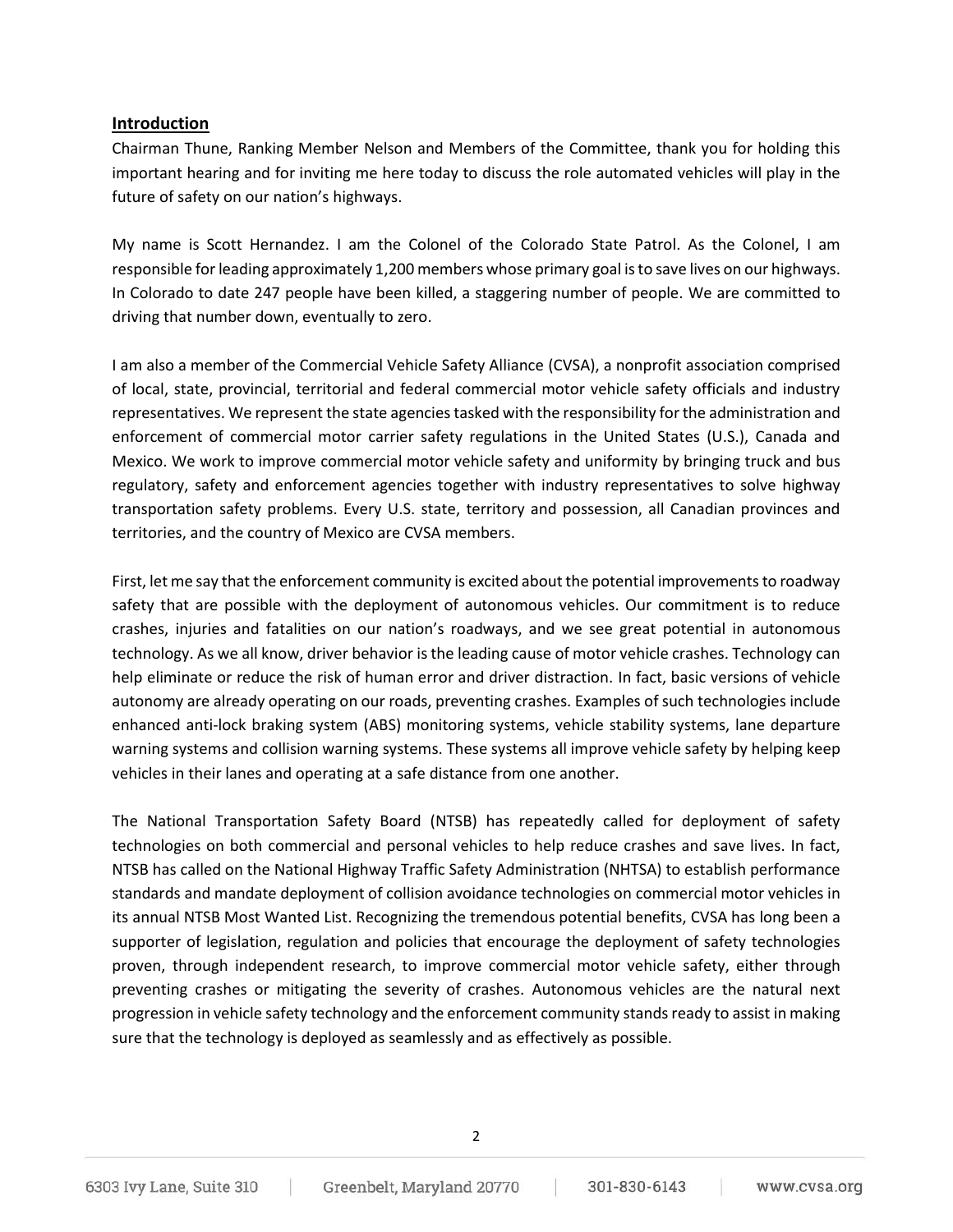In the late summer of 2016, OTTO approached the State of Colorado expressing interest in conducting an intrastate delivery using an autonomous commercial motor vehicle. With consideration to the fact that there were no laws or regulations prohibiting the operation of autonomous vehicles to include this scenario in Colorado, we chose to partner with OTTO to ensure safety remained paramount. Colorado policy makers also understood the potential for government and enforcement to learn from the process in order to participate in reasonable regulations in the future.

During the early morning hours of Oct. 20, 2016, an autonomous commercial motor vehicle, specifically a 3-axle truck-tractor and 2-axle semi-trailer vehicle combination, delivered a product traveling 120 miles from Ft. Collins to Colorado Springs, Colorado, in a level 4 autonomous demonstration. Soon after entering southbound on I-25 from the Ft. Collins Port of Entry, the driver placed the commercial motor vehicle in autonomous mode and retreated to the space behind and between the driver and passenger seat. The vehicle traveled southbound on I-25 for over 120 miles until the driver took over the controls and exited the interstate towards the terminal. The demonstration highlighted the future possibilities and use of autonomous commercial motor vehicles.

The Colorado State Patrol and Department of Transportation took extensive measures to reduce the risks associated with this demonstration. We used NTHSA's "Federal Autonomous Vehicle Policy" and California's autonomous vehicle laws and rules as guidance. Pre-event testing was monitored for consistency and achievement through specific safety performance gates, ranging from off-road testing to extensive on-road testing. The truck was inspected and deemed to be without a violation by CVSAcertified roadside safety inspectors and the company underwent a safety audit to ensure it had the appropriate level of safety management practices in place to safely operate in commerce. Two separate rides covering over 200 miles were conducted by a Colorado State Patrol commander to visually confirm the technology. The Colorado State Patrol and the Colorado Department of Transportation received detailed weekly briefings on performance through required safety and testing protocols, including testing of scenario plans for risks and fallback.

OTTO provided certification of safety assessments, vehicle, driver and insurance. The safety assessments certification included system safety, validation and data sharing. Driver certification included lists of all drivers, driver training and overall experience. Vehicle certification included the Federal Motor Vehicle Safety Standards (FMVSS).

In an effort to ensure the demonstration was completed in a safe manner for all involved, the Colorado State Patrol escorted the autonomous commercial motor vehicle in a similar fashion as a motorcade or rolling special event, constantly monitoring safety protocols and situational assessment. Constant communication throughout the event existed between the driver/passenger, engineers and state troopers.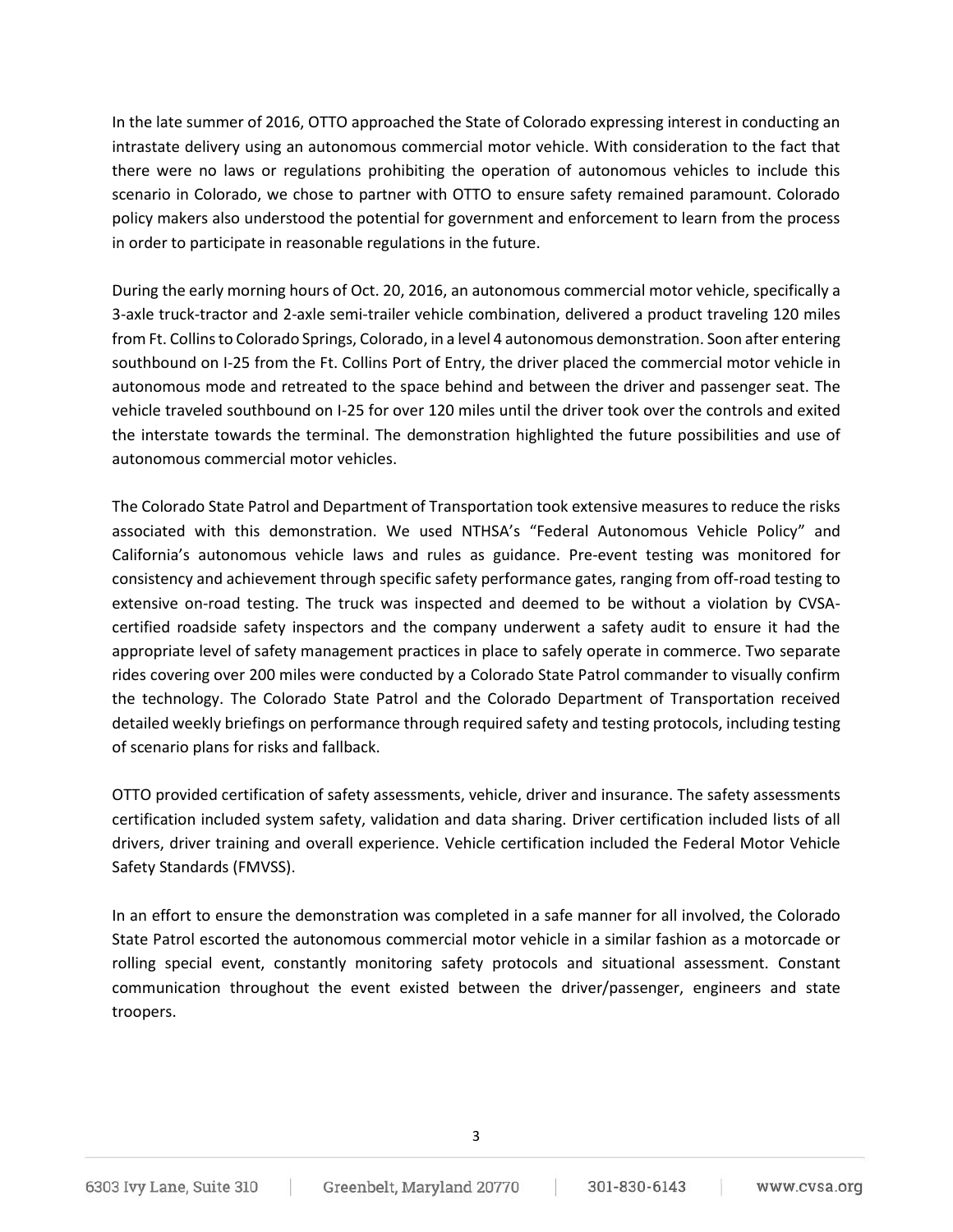The demonstration was beneficial for law enforcement, as we were able to learn valuable lessons. While we will still need to work toward total solutions, the Colorado State Patrol made progress toward understanding the perspective of other governmental agencies, autonomous vehicle crash investigations, why cyber security will be essential as this technology progresses, the development of a unique regulatory framework and how to better partner with all stakeholders.

The proof of concept in Colorado indicates that self-driving vehicles will play a critical role in improving traffic safety and may reduce congestion in the future. This demonstration has provided important information and experience to the Colorado State Patrol and our partners responsible for establishing the necessary legal and regulatory framework for the testing and implementation of autonomous vehicle technologies. Technological advances in the past have saved lives and, clearly, technology will continue to save lives in the future as the Colorado State Patrol, the Commercial Vehicle Safety Alliance and the law enforcement community moves toward zero deaths on our roadways.

Our experience in Colorado makes it clear that it's time to begin planning in earnest for the deployment of semi- and fully-automated commercial motor vehicles. As this Committee moves forward with legislation setting a national framework to guide the deployment of autonomous vehicles, we believe that consideration must be given to the commercial motor vehicle industry. How will autonomous vehicles affect enforcement of federal safety regulations? Which regulations apply to autonomous vehicles and which will have to be modified to adapt to the new technology? Are there regulations that autonomous vehicles should be exempted from entirely? For example, how will federal hours-of-service requirements apply? If there is a person in the cab while the vehicle is operating autonomously, does that person need to maintain their record of duty status? If so, how should that time be recorded? On duty, driving? On duty, not driving? Off duty?

We also have questions regarding the maintenance or mechanical fitness of the underlying components of the autonomous vehicle system; such as, ABS monitoring systems, vehicle stability systems, lane departure warning systems, collision warning systems, etc. If the underlying systems are not functioning properly, then the autonomous system will not work either. We will need to review current inspection procedures and regulatory requirements to ensure that inspectors know how to verify that a system is functional and what to do if it is not. If an autonomous vehicle is placed out of service for critical safety violations, how will the motor carrier be notified?

Autonomous vehicles will also have an impact on the roadside enforcement program. How will an inspector stop an autonomous vehicle for inspection? Will these vehicles be able to recognize and yield to emergency vehicle signals? Further, currently, the driver plays an integral role in the inspection process, working with the inspector to verify that critical vehicle mechanical components and systems are functioning properly. How will this change once inspectors begin encountering driver-less vehicles?